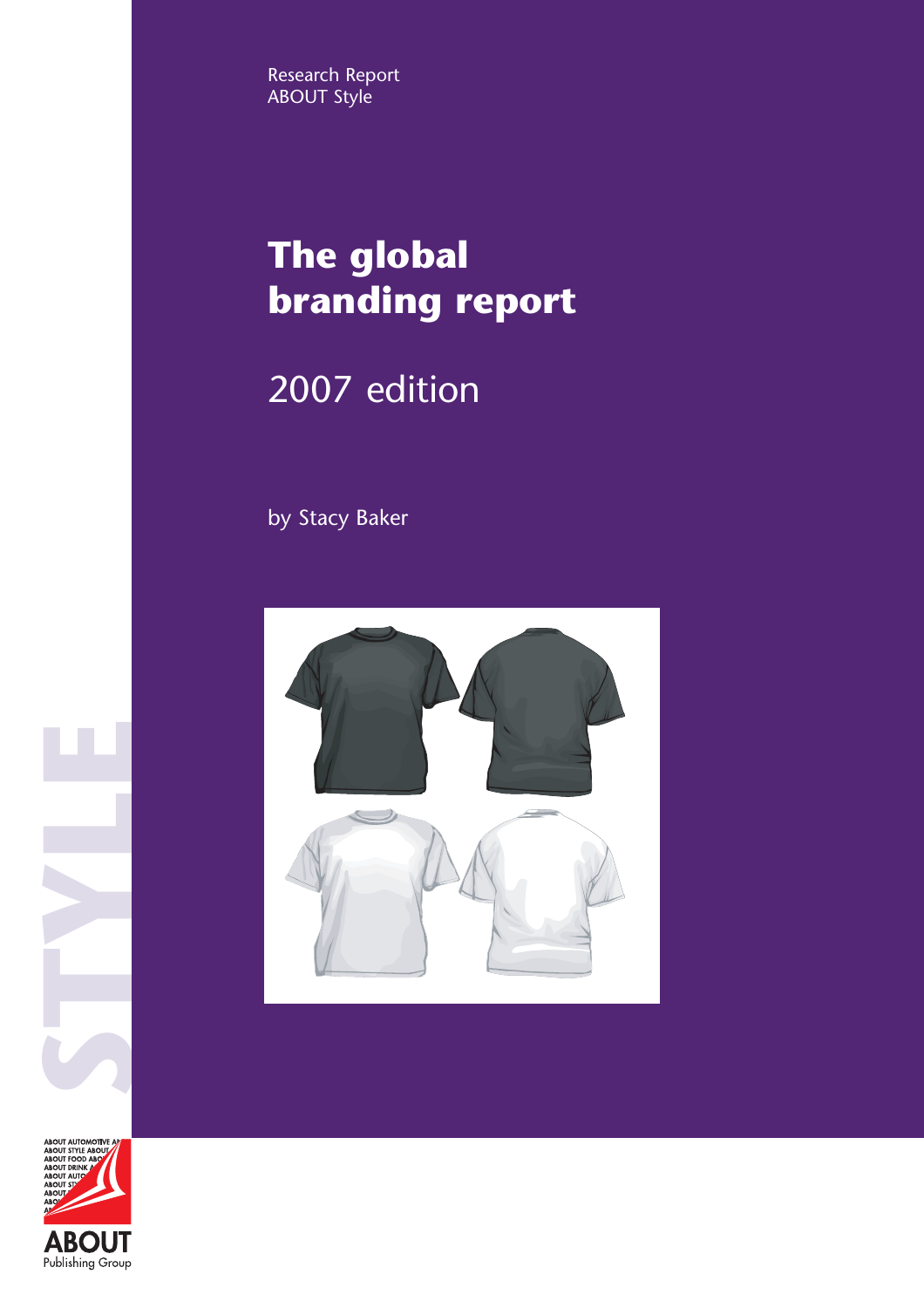# **The global branding report**

by Stacy Baker



ABOUT Publishing Group 21 Noel Street London W1F 8GP United Kingdom

The global branding report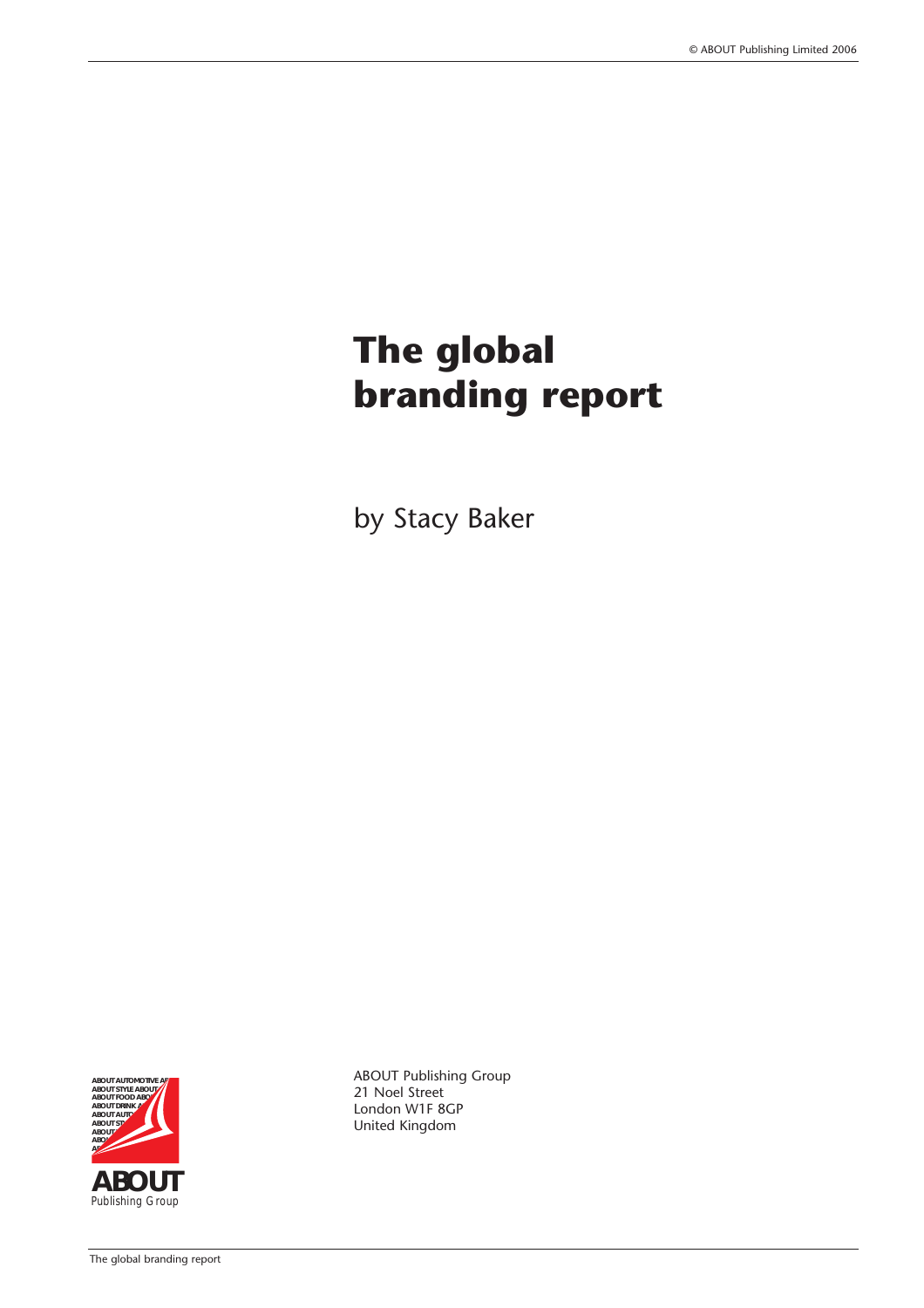#### **ABOUT Publishing Group**

21 Noel Street London W1F 8GP United Kingdom T: +44(0)20 7434 1269 F: +44(0)20 7434 1545 e-mail: admin@aboutpublishing-style.com

#### **Copyright**

© 2006 ABOUT Publishing Limited. All rights reserved. Neither this publication nor any part of it may be reproduced, stored in a retrieval system, or transmitted in any form or by any means, electronic, mechanical, photocopying, recording or otherwise, without the prior permission of ABOUT Publishing Limited.

The authors of ABOUT Publishing Group Research Reports are drawn from a wide range of professional and academic disciplines. All the information in the reports is verified to the best of the authors' and the publisher's ability, but neither can accept responsibility for loss arising from decisions based on these reports.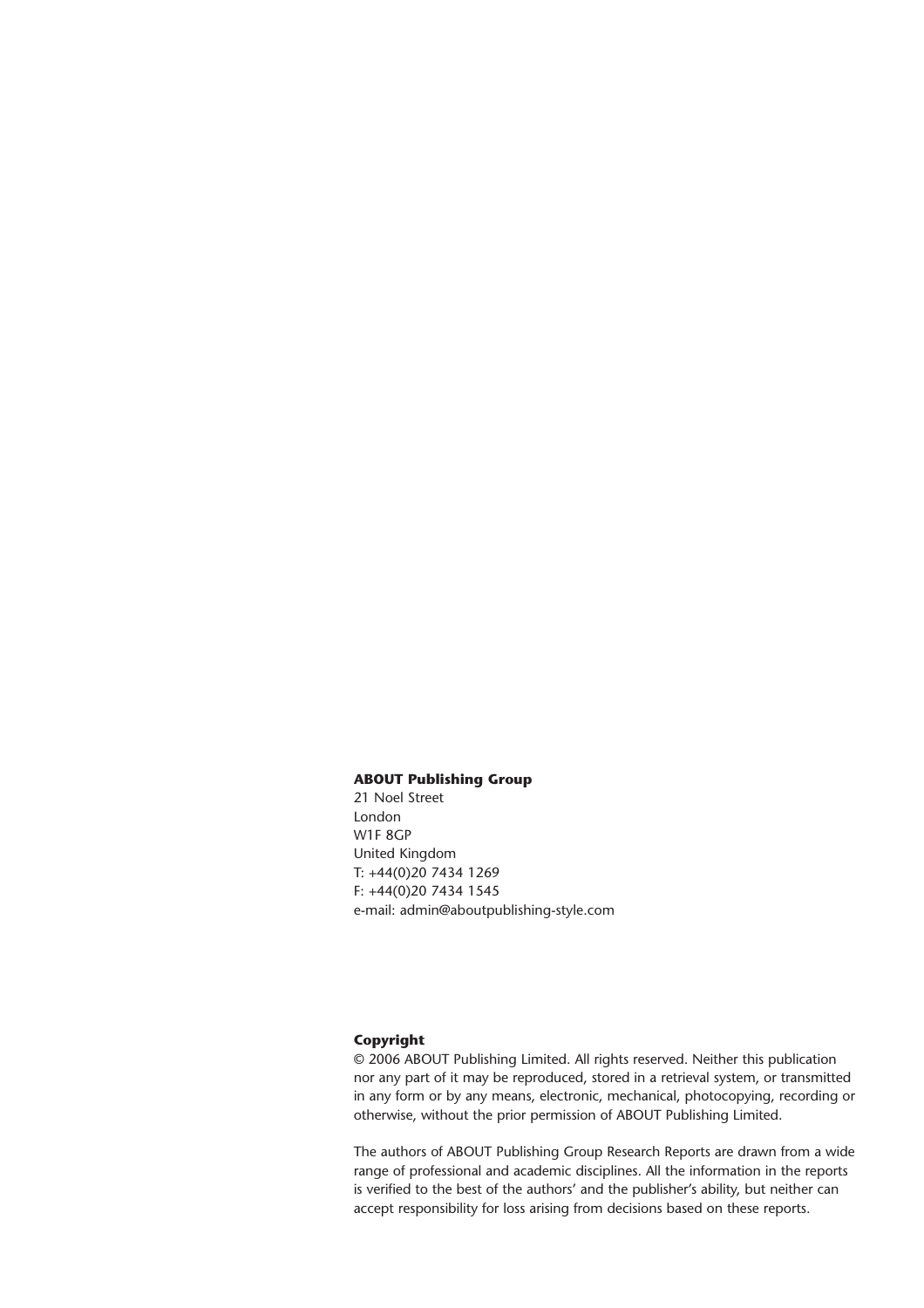### **Contents**

- 1 **Chapter 1: Introduction**
- 2 **Chapter 2: Executive summary key branding trends**
- 3 **Chapter 3: Consumer trends: The 2007 consumer**

#### 7 **Chapter 4: Success factors**

- 7 Summary
- 8 Get in touch with your consumer
- 8 *brand editing*
- 9 *less can be more*
- 9 Service
- 10 *consumer-generated marketing*

#### 12 **Chapter 5: New products and line extensions**

- 12 Summary
- 13 Line extensions
- 14 *which brands do best with line extensions?*
- 14 Licensing
- 15 *a multitude of challenges*
- 15 *know your consumer, know your licensee…*

#### 17 **Chapter 6: Branding checklist in 2007**

#### 18 **Chapter 7: Retailers**

- 18 Summary
- 18 The environment
- 18 *department stores outpacing expectations*
- 19 Private label
- 20 *the changing definition of private label*
- 20 *developing an in-store identity*
- 21 *the competition for floor space*

#### 23 **Chapter 8: Fashion trends: Interviews with the experts**

- 23 What trends are we seeing in fashion in terms of fabrics?
- 23 How important are functional or performance fabrics in fashion apparel?
- 23 Which style trends will dominate the runways over the course of the next year?
- 24 Which colours will we see on top brands in the coming year?
- 24 How would you describe the overall mood of fashion today?
- 24 How much of fashion is dictated by designers versus consumer demand/desire?
- 25 How are fashion brands able to attract younger customers without abandoning the core base, particularly in terms of design?
- 25 How can brands do a better job of keeping with fashion trends, while staying true to brand messaging?
- 25 What opportunities are still left untapped when it comes to consumers and their fashion wants/needs?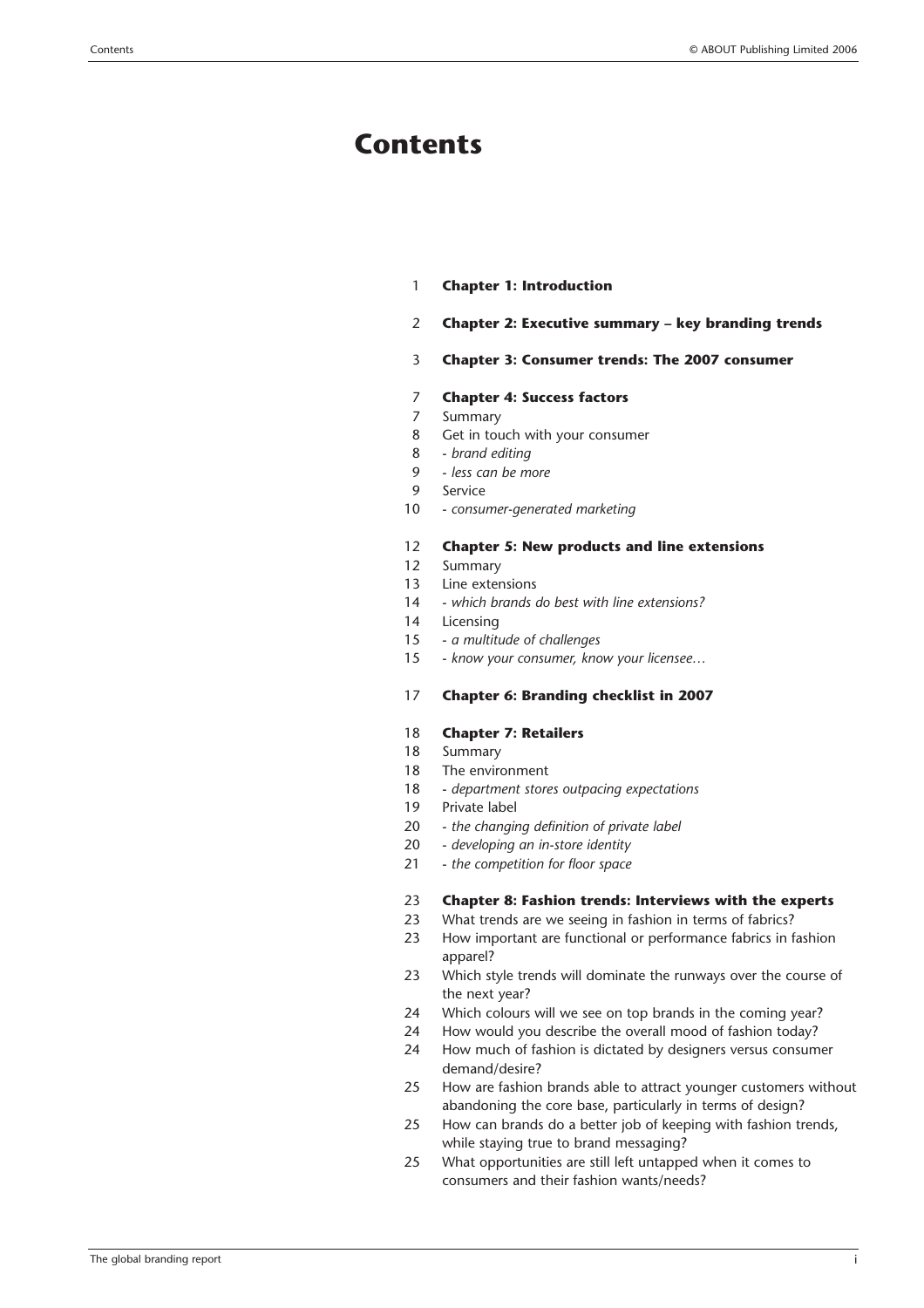- 26 **Chapter 9: Luxury**
- 26 Summary
- 26 *utilising the cachet of top designers*
- 27 Opportunities
- 27 *the proliferation of accessories*
- 27 *the Chinese market*
- 28 *the longer-term strategy*
- 29 Success factors
- 29 *the 'missing woman'*
- 30 *the importance of value-for-money*
- 30 *timely and timeless*

#### 33 **Chapter 10: Discount**

- 33 Summary
- 33 The market

#### 36 **Chapter 11: Plus sizes**

- 36 Summary
- 37 The marketplace

#### **List of tables**

- Table 1 Top 10 fashion advertisements: 2006
- Table 2 Top 10 fashion brands: 2006<br>Table 3 Falling out of favour: brands
- Falling out of favour: brands dropped from the 2005 list
- Table 4 Top 5 new brands to the 2006 list
- Table 5 Make your brand stand out from the competition
- Table 6 Top three steps on your brand strategy checklist
- Table 7 Branding strategy: top 10 'must-do's'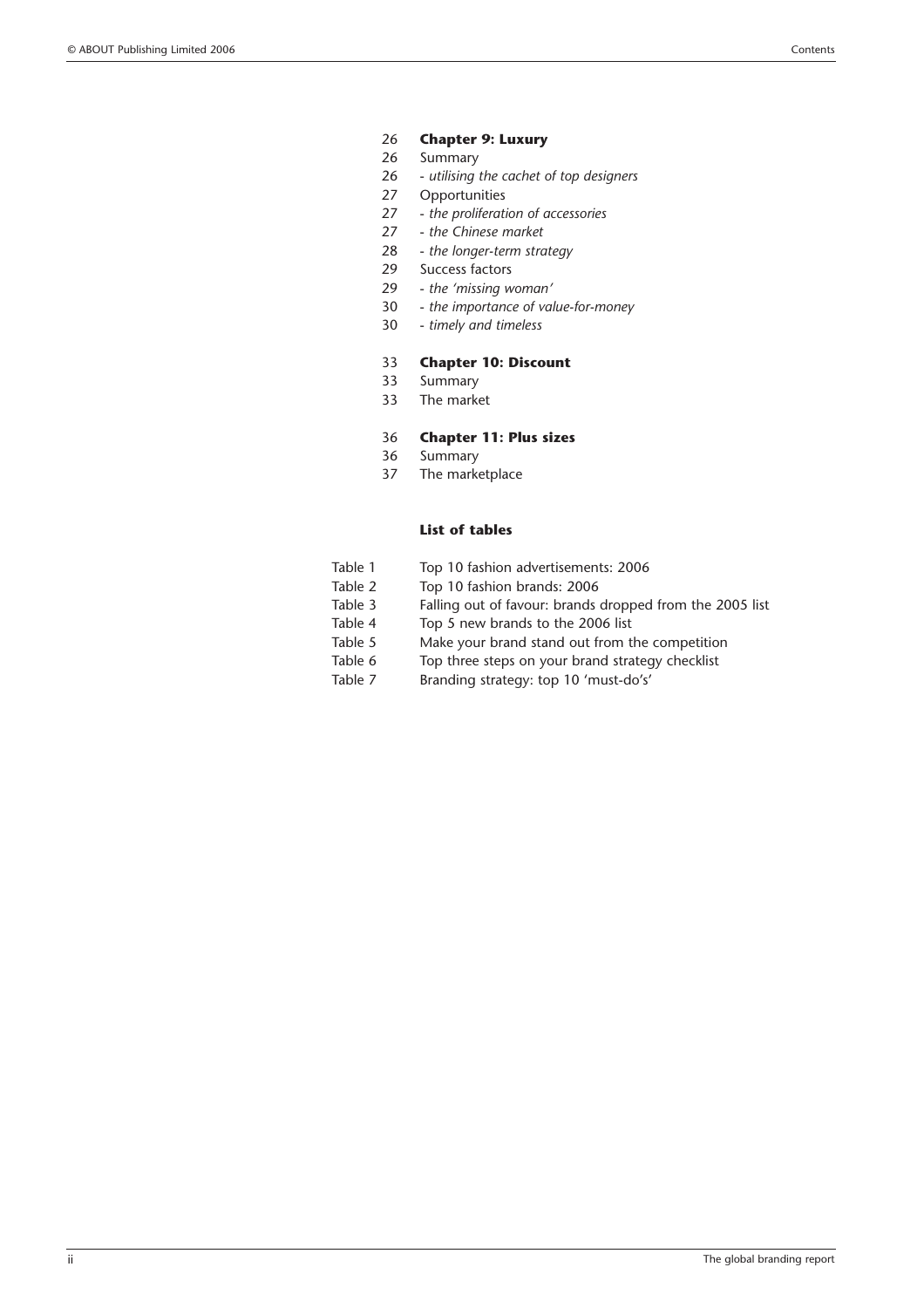### **Executive summary: key branding issues Chapter 2**

- Consumers consider fashion as part of an overall budgetary spend, so apparel purchases now compete directly with other choices from the technology, entertainment, beauty and general lifestyle categories for the discretionary dollar.
- Loyalty is elusive and fleeting. Brands today need to create distinction. freshness and excitement in order to build trust and interest. Give consumers a reason to shop.
- Your brand message should resonate with consumers at all touch points. At every point that your consumer meets your brand, you should have a strong, solid presence that reinforces your message in a way that is unique to your label. By doing this, you will round out the consumer experience and foster a sense of loyalty that only comes from being present, available and relevant to your core shopper.
- Consumer expectations are increasing 2.5 times faster than brands are able to keep up, according to a recent Brand Keys Customer Loyalty Index.
- Women walk into a store and know within seven to 12 seconds whether they will stay or leave. This fast-paced modern decision maker needs to be immediately stimulated when entering a store.
- Many women make the decision to enter the store based on what they see in your window. Is it fresh? Is it exciting? Is it actually any different to the display that she walked by last week? Stay on top of consumer interest and you will translate shopper attention into sales.
- Tweens, teens and plus-size markets are ripe for opportunity.
- Private label is expected to become as much as half of the merchandise mix over the next five years as companies look for distinctive value apparel to drive store traffic.
- Luxury is king whether you're a brand or retailer. Consumers of all channels and demographic levels want luxurious experiences from start to finish.
- 70% of purchasing decisions are emotional, says Robert Passikoff, author of '*Predicting Market Success*' (Wiley, 2006), which means there is a discrepancy between what consumers say they want and what they purchase.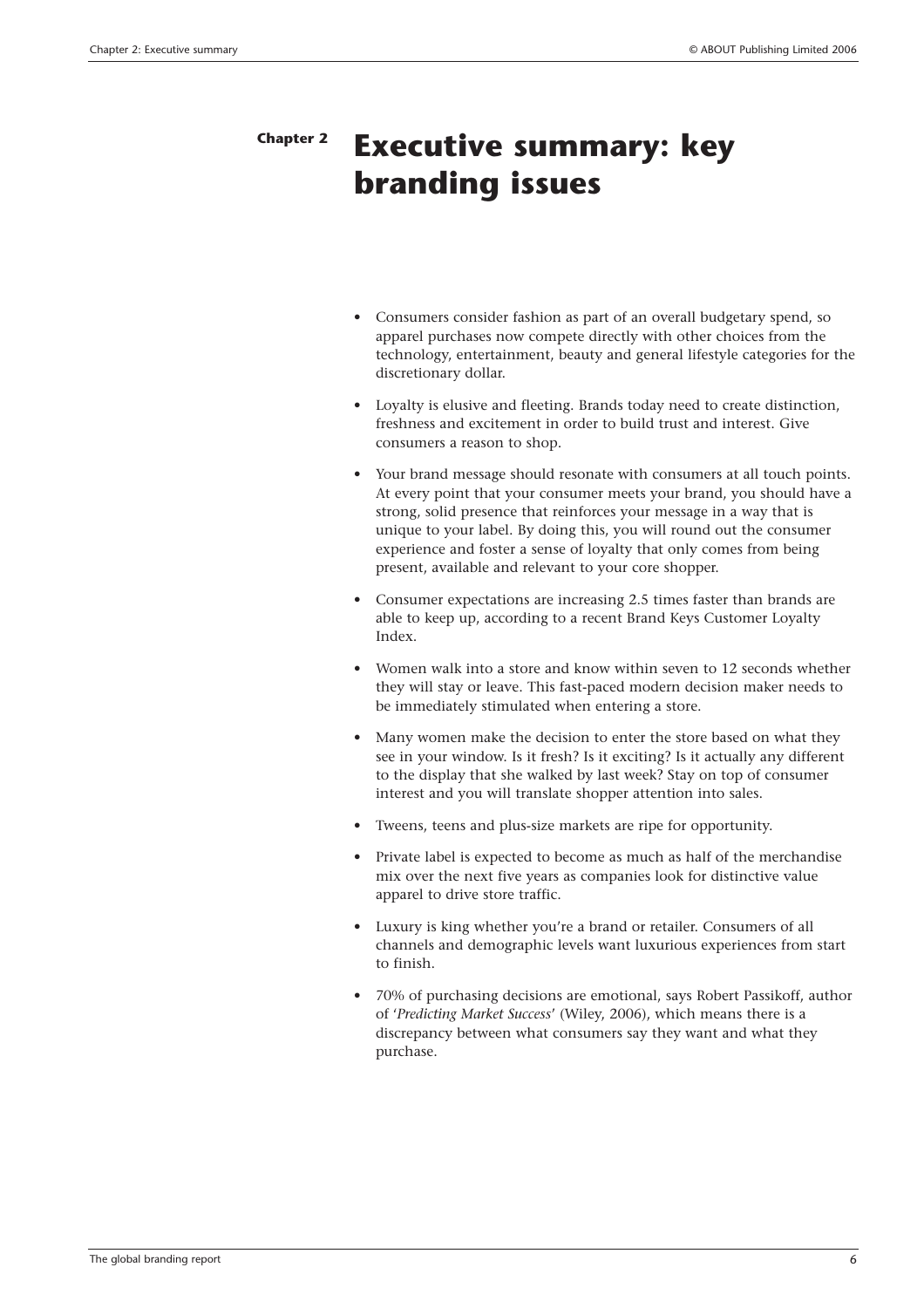less of a 'want' and more of a 'need'. Consumers will seek you out for your opinions, advice and style savvy. They want your guidance and suggestions. "Apparel brands can do a much better job of making it easy for consumers to build a wardrobe," says Davies. "Just as Amazon and other Web-based brands suggest books based on a consumer's previous purchases, apparel brands could make suggestions to consumers based on previous pieces they have bought. If a brand knows that a consumer bought a particular skirt or sweater last winter season, this winter season they could send out an e-mail suggesting they take a look at pieces in the new collection that would build on what they previously bought."

#### **—consumer-generated marketing**

This element of service can be tailored to your particular brand. With a little knowledge, you are in a better position to make suggestions, offer targeted discounts and show people how to keep your brand relevant and current. Davies points to consumer-generated marketing, a strategy well employed in other industries, such as consumer products, but not fully utilized in fashion. "Apparel brands are so much a part of consumers' identity that it is a perfect category for inviting consumers to participate in the marketing," she says. "Converse ran a contest inviting consumers to create videos about how they felt about the Converse brand and received wonderfully creative consumer testimonies about the brand. When it is done well, consumergenerated marketing can both fuel and spread the passion for a brand." Peer-to-peer marketing capitalizes on the trust that you have for the people in your group, as well as the speed, depth and intensity of your interactions. Advice from an 'in-the-know' friend will go much further than a suggestion from a more removed source.

It all goes back to building relationships with consumers, strong bonds built on trust in your message, expertise and lifestyle connection. "A successful brand must engage the consumer in an emotional response that will dominate rational thinking in order to develop a strong, positive, and (hopefully) loyal, bond between brand and consumer," explains Forsythe. "Consumers must perceive positive and desirable associations with the core values of a brand. For example, certain brands are associated with a certain status or signal belonging to certain groups, which enhance their value to consumers who wish to be perceived as a member of a particular group or status." This is particularly true in the luxury market, driven largely by consumers' desire to be associated with a certain sense of exclusivity.

#### **Table 5: Make your brand stand out from the competition**

Robert Passikoff offers three 'must do's' for making your brand stick out among the competition:

1) Conduct some research to better understand your customers. Fashion/clothing brands are notorious for not doing any research. When they do it's usually something that someone remembered doing in 1973, so they do it again. Customers and the retail environment are tougher than ever. What you need is 20/20 FORESIGHT, not 20/20 Hindsight.

2) Take a hard look at your advertising. Most fashion advertising is interchangeable. If you cover the name, you couldn't identify the clothing if your life depended upon it. (The people who work in the industry always say that they can identify the clothing. But they're not the final and ultimate audience.)

3) Examine your media and engagement plans and find venues and cobranding opportunities that reinforce your values and bond consumers to you!

#### **Fashion/clothing brands are notorious for not doing any research**

#### **Most fashion advertising is interchangeable**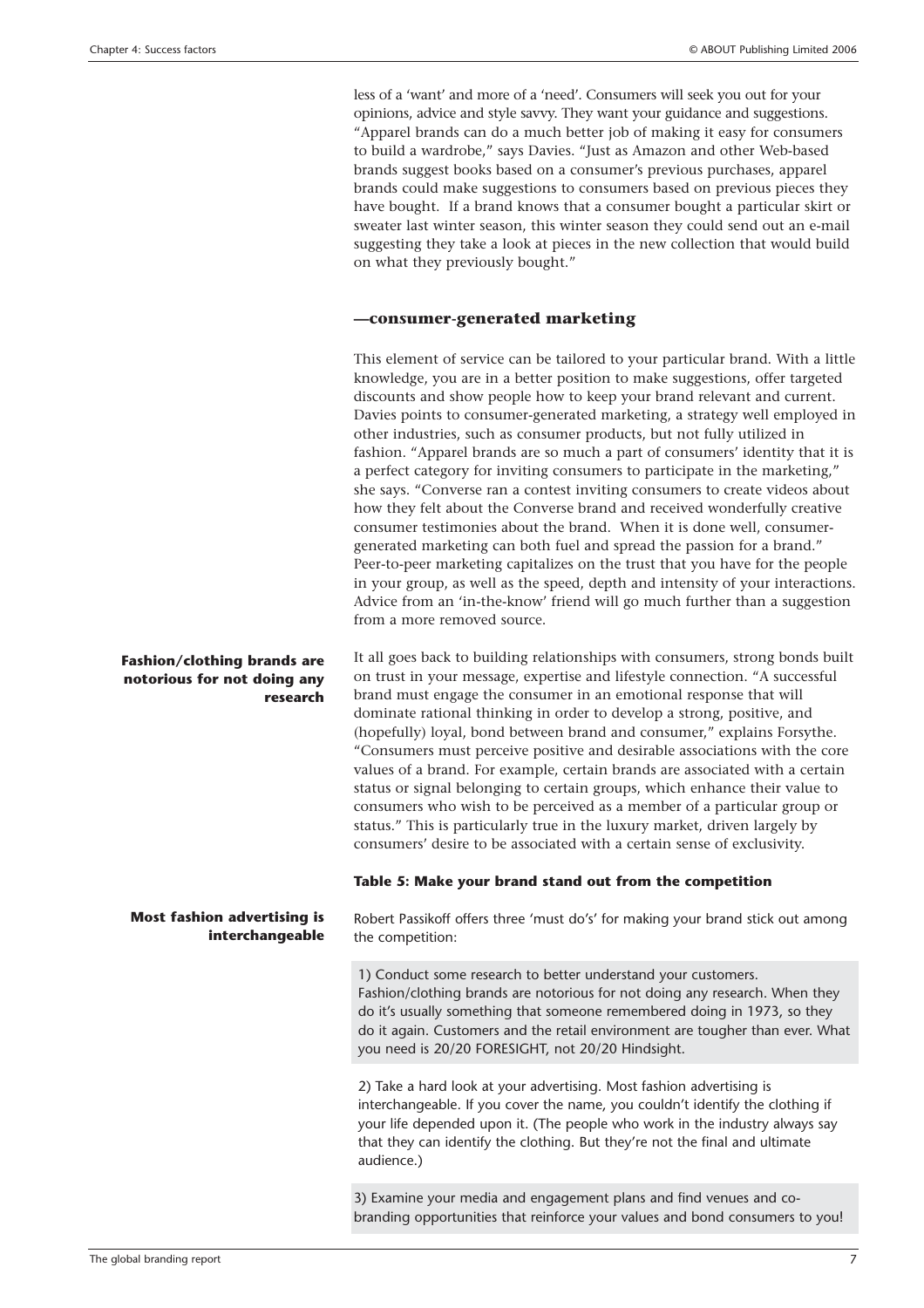For fashion, the term has evolved further beyond the retailers' owned brands but can include those brands that the retailer has secured from third parties exclusively, such as Target and Isaac Mizrahi. For this section of the report, we will discuss the latter two definitions. **—the changing definition of private label** No matter what your definition, the end result has been clear: Retailers have discovered a very clever way to improve their clothing margins and help drive consumer traffic. "It's a vertical integration and the fashion retailers have acknowledged that a successful fashion brand has to have a fashion statement and a strong brand identity," says Candace Corlett, co-founder and president, WSL Strategic Retail in New York. "They have very smartly learned to create a brand identity around private brands." In the specialty retailer segment, many companies have done well to create a store that is also a brand, such as Chico's, Gap, Ann Taylor and Express, while other specialty shops seem to stand less for their own brand but more of a destination – like Zara and H&M. Still, what they share in common is that they create an identity or message that consumers want to associate with. "What these retailers have done is create a statement that makes their consumer say 'I want to live that brand. That brand expresses my lifestyle,'" says Corlett. She points to Federated Department stores and the INC brand, along with Charter Club at Macy's, brands that have consistent designs, looks and feel. The stores have also recognized that key to the private label's success is also advertising, rather than just placing merchandise on the floor and hoping it sells. Often, though, their budgets do not warrant the advertising expenditure, which is why they have the attractive margins in the first place. "Retailers have the skills and creativity to be as viable as national brands," says Corlett. "They've demonstrated that they know how – the big thing about the clothing retailers is that they have to understand it's not enough to put clothing on the store floor. You have to create ambiance and identity and that puts them ahead of the manufacturers of brands in other categories, so they know what needs to be done. Clearly the advertising budget is holding them back." In a way, it's a catch-22 for retailers because the reason private label is so attractive is the notion of not having to spend a lot of resources to create a strong brand. The upside is that private labels have done a good job, both at department stores and specialty retailers, of providing INC new collections that are as interesting as the pieces coming out of the competitive set. Even department store offerings that may seem less exciting than their fashion counterparts have found a niche and proven they understand their particular customer's needs and design to her specific desires. **Many companies have done well to create a store that is also a brand Key to the private label's success is advertising It's a catch-22 for retailers**

#### **—developing an in-store identity**

Moving forward, the biggest opportunities in private label will come at the hands of investment in creating an ambiance and statement both in-store and on the streets. "National brands have eclipsed private label in terms of developing in-store identity," says Corlett. "Think about Ralph Lauren or Juicy Couture or Nautica in stores – there's imagery around them, signage, mannequins. You walk into the Juicy Couture section and it's clear you've entered their world. I don't see that with private label brands."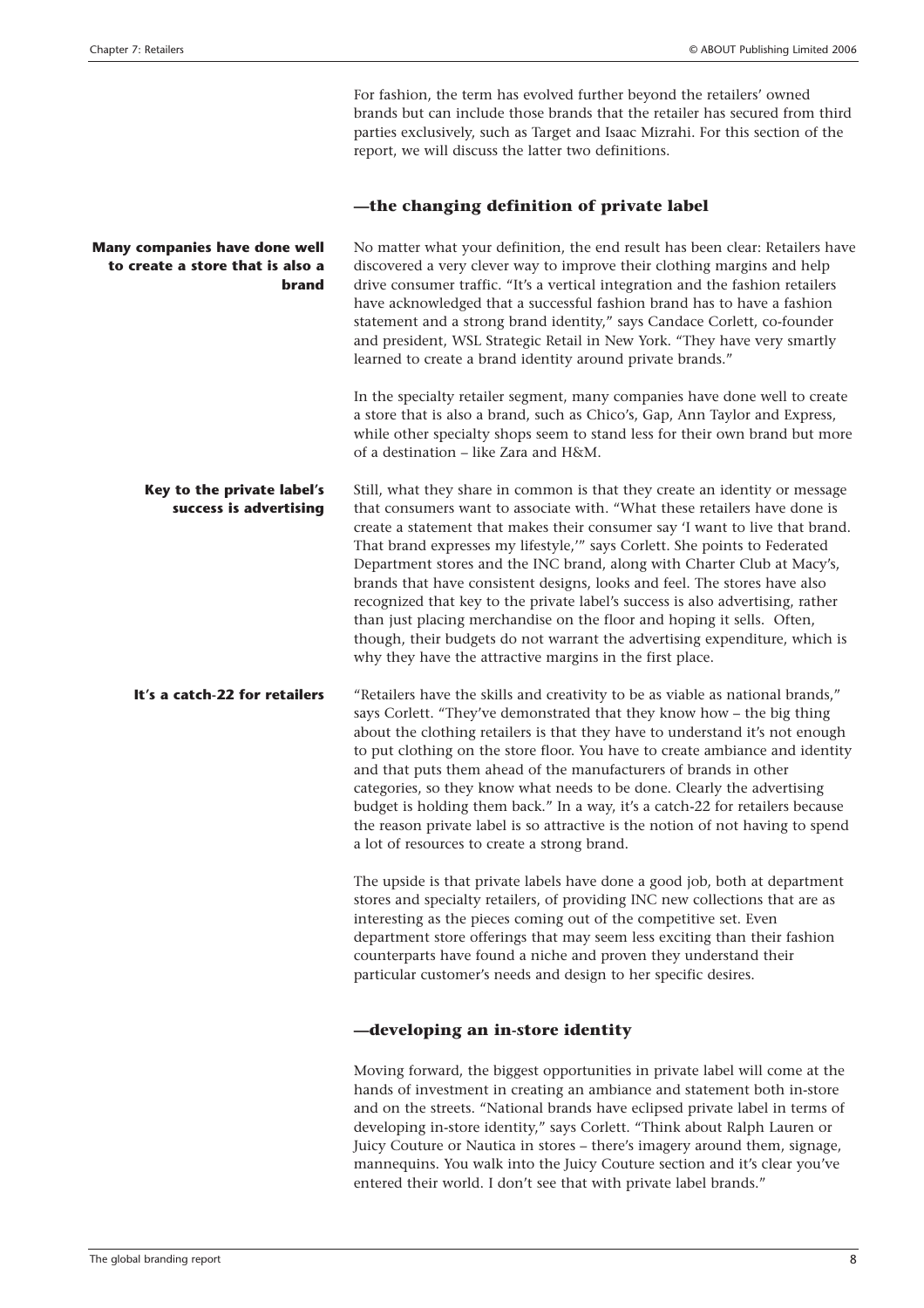

## **The global report on counterfeiting:** anti-counterfeiting and the apparel industry

Counterfeiting is a truly global problem. And it is a problem that appears to be spiralling out of control. Revenues generated from counterfeit product sales are estimated to have grown by more than 400% since the early 1990s, while

sales of legitimate brands grew just 50% over the same timeframe.

This exclusive report from ABOUT Style analyses the extent of the damage caused to legitimate brands in the clothing and apparel sector, and offers advice on how the problem can be addressed.

Section by section the report breaks down the key problems associated with this global menace, and outlines practical advice to companies looking to formulate effective anticounterfeiting strategies.

Many leading apparel industry executives and influential Wall Street analysts and attorneys participated in this research, making it an invaluable resource for anyone involved in branding and its associated industries.

#### **Product type:** Report/Study **Publication date:** March 2005 **Price:** £295 **No. pages:** 40 **Format:** PDF

#### **The global report on counterfeiting—provides answers to key questions such as:**

#### **Brands**

- Which brands are most at risk?
- What are the telltale signs that your brand is being copied?

#### **Can counterfeiters be stopped?**

- What are the realistic objectives that a company can set itself?
- To what extent can increased media interest help?
- Should brands agressively persue prosecution or adopt a more defensive strategy?
- Does emerging technology actually help the fight against counterfeiting?
- What are the important tips that should be passed on to consumers?

#### **Elements of a successful anti-counterfeiting strategy**

- What is the most important element for a legitimate manufacturer?
- What approach should be taken if resources are low? • How can external agencies help?
- Is it possible to target the source of counterfeiting activity?

#### **Where to find counterfeiters**

- Why is Thailand responsible for so much counterfeiting activity?
- Is China really cracking-down on counterfeiters? • What are the favourite modes of transport for counterfeiters?

#### **Anti-counterfeiting tools and solutions**

- How is technology helping anti-counterfeiting efforts? • Are criminals as technology-savvy as the legitimate
- apparel companies? • What overt and covert solutions are available to manufacturers?

| UNDEN FUNIT                                                                                                                                                                                                                                                                                                |                                                                                                                                                                                                                                                                                                                                                                                    |
|------------------------------------------------------------------------------------------------------------------------------------------------------------------------------------------------------------------------------------------------------------------------------------------------------------|------------------------------------------------------------------------------------------------------------------------------------------------------------------------------------------------------------------------------------------------------------------------------------------------------------------------------------------------------------------------------------|
| <b>O</b> Purchase information<br>Price*<br>Quantity<br>Total                                                                                                                                                                                                                                               | <sup>8</sup> Payment method                                                                                                                                                                                                                                                                                                                                                        |
| I would like to purchase<br>The global report on counterfeiting<br>£295<br>*Reports are supplied electronically as a PDF. Please add £25 for each report supplied in print<br><b>2</b> Personal details<br>(Please attach your business card or complete the following in capitals)<br>Name (Mr/Mrs/Ms/Dr) | I enclose a cheque for $E$<br>payable to<br><b>ABOUT Publishing Limited.</b><br>Customers can pay by cheque with either of the following methods: Sterling cheques<br>drawn on a UK bank. Cheques in US dollars, euros or in any freely convertible currency<br>drawn on the country of origin at current exchange rates.<br>MasterCard<br>Please charge £<br>Visa<br>to my $\Box$ |
| Job title                                                                                                                                                                                                                                                                                                  | Account number                                                                                                                                                                                                                                                                                                                                                                     |
| Company name                                                                                                                                                                                                                                                                                               | Name                                                                                                                                                                                                                                                                                                                                                                               |
| <b>Address</b>                                                                                                                                                                                                                                                                                             | Valid from                                                                                                                                                                                                                                                                                                                                                                         |
| City                                                                                                                                                                                                                                                                                                       | Signed                                                                                                                                                                                                                                                                                                                                                                             |
| Zip/postcode<br>Country                                                                                                                                                                                                                                                                                    |                                                                                                                                                                                                                                                                                                                                                                                    |
| Nature of business                                                                                                                                                                                                                                                                                         | Expiry date<br>Please send me a proforma invoice (Report(s) will be sent on receipt of payment)<br>The above prices do not include VAT. Customers in EU member countries may be liable to<br>pay VAT if their Registration Number is not supplied. Please enter your EU Registration<br>Number (VAT/TVA/BTW/MOMS/MWST/IVA/FPA) below:                                              |
| Tel                                                                                                                                                                                                                                                                                                        |                                                                                                                                                                                                                                                                                                                                                                                    |
| Fax                                                                                                                                                                                                                                                                                                        |                                                                                                                                                                                                                                                                                                                                                                                    |
| E-mail                                                                                                                                                                                                                                                                                                     |                                                                                                                                                                                                                                                                                                                                                                                    |

**ORDER FORM**



**STYLE**

#### **Please send your order to**

**ABOUT Publishing Group Limited**, **21 Noel Street, London, W1F 8GP, United Kingdom T: +44(0)20 7434 1269 F: +44(0)20 7434 1545**

**e-mail: sales@aboutpublishing-style.com www.aboutpublishing-style.com**